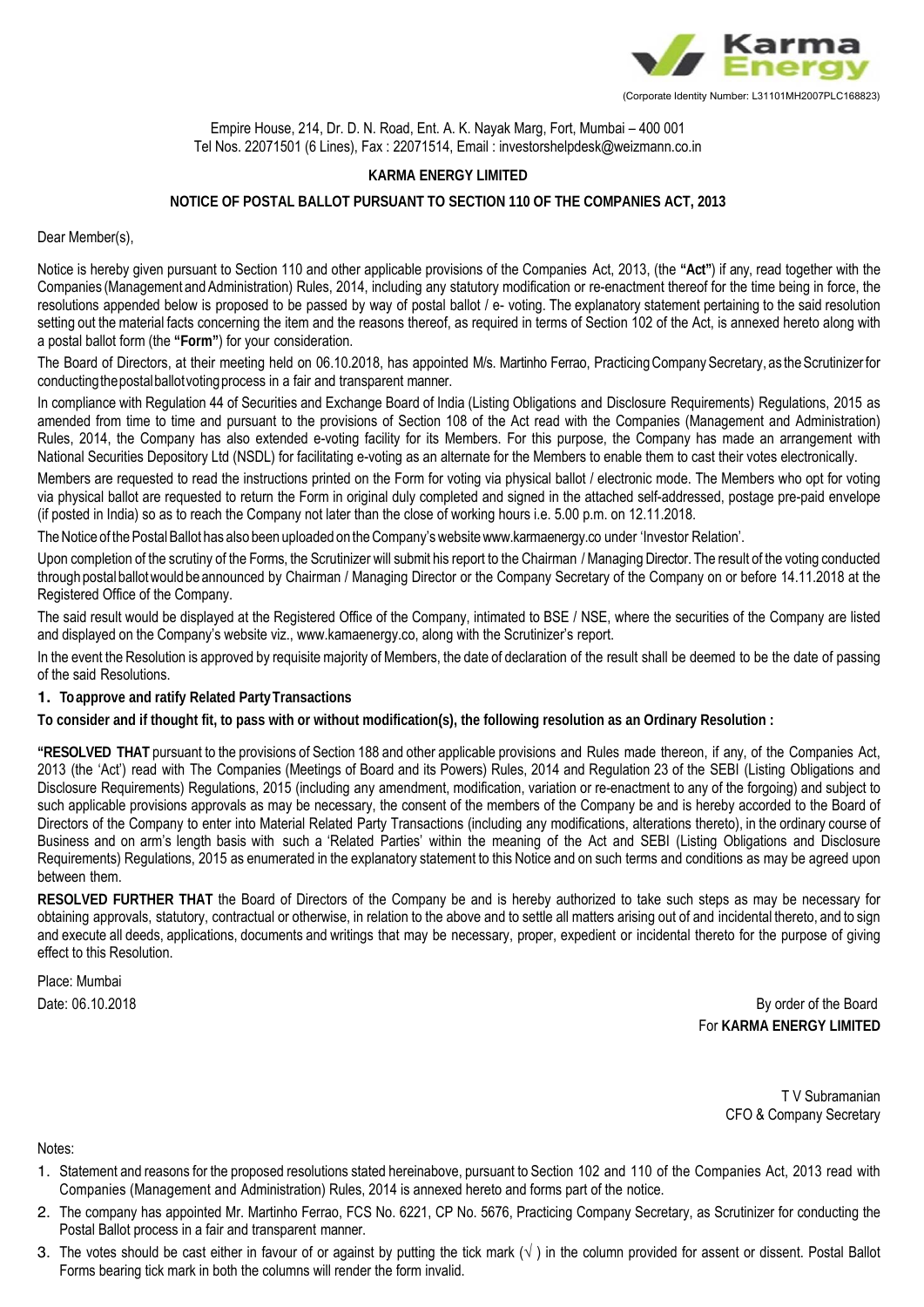

- 4. This Postal Ballot Notice is sent in accordance with the provisions of Section 101 of the Companies Act, 2013 read with Rules 18 and 22 of the Companies (Management and Administration) Rules, 2014.
- 5. In compliance with the provisions of Section 110 of the Companies Act, 2013 read with Rule 20 of the Companies (Management and Administration) Rules, 2014, the Company is offering e-voting facility to all its Members as an alternate mode to exercise their right to vote. For this purpose, the Company has entered in to an agreement with NSDL for facilitating e-voting to enable the Members to cast their votes electronically.
- 6. Kindly note that the Members can opt for only one mode of voting i.e., either by post or e- voting. If the Members opt for e-voting, then they should not vote by post and vice versa. However, in case Members cast their vote by post and e-voting, then voting done through e- voting shall prevail and voting done by post will be treated as invalid.
- 7. The Notice is being sent to all the Members, whose names appear in the Register of Members or Register of Beneficial owners as provided by NSDL and CDSL as on 05.10.2018
- 8. Members can vote using e-voting facility provided by www.evoting.nsdl.com, (please read the instructions given in the notice for details). E-voting period begins at 9.00 a.m. on 14th October 2018 and will end at 5.00 p.m. on 12th November, 2018. The e-voting module shall be disabled by NSDL for voting thereafter.
- 9. *Voting through electronic means:*

The instructions for Shareholders for e-voting are as under:

# *How do I vote electronically using NSDL e-Voting system?*

*The way to vote electronically on NSDL e-Voting system consists of "Two Steps" which are mentioned below:* **Step 1: Log-in to NSDL e-Voting system at** https:// www.evoting.nsdl.com/ *Step 2: Cast your vote electronically on NSDL e-Voting system.* 

# *Details on Step 1 is mentioned below:*

**How to Log-into NSDL e-Voting website?** 

- 1. Visit the e-Voting website of NSDL. Open web browser by typing the following URL: https://www.evoting.nsdl.com/ either on a Personal Computer or on a mobile.
- 2. Once the home page of e-Voting system is launched, click on the icon "Login" which is available under 'Shareholders' section.
- 3. A new screen will open. You will have to enter your User ID, your Password and a Verification Code as shown on the screen.

*Alternatively, if you are registered for NSDL eservices i.e. IDEAS, you can log-in at* https:/ / eservices.nsdl.com/ *with your existing IDEAS login. Once you log-in to NSDL eservices after using your log-in credentials, click on e-Voting and you can proceed to Step 2 i.e. Cast your vote electronically.*

| 4. | Your User ID details are given below:                            |                                                                                                                                                              |  |  |
|----|------------------------------------------------------------------|--------------------------------------------------------------------------------------------------------------------------------------------------------------|--|--|
|    | Manner of holding shares i.e Demat (NSDL or CDSL) or<br>Physical | Your User ID is                                                                                                                                              |  |  |
|    | a) For Members who hold shares in demat account with<br>NSDL.    | 8 Character DP ID followed by 8 Digit Client ID<br>For example if your DP ID is IN300*** and Client ID is 12******<br>then your user ID is IN300***12******. |  |  |
|    | b) For Members who hold shares in demat account with CDSL.       | 16 Digit Beneficiary ID<br>For example if your Beneficiary ID is 12*************** then your<br>user ID is 12**************                                  |  |  |
|    | c) For Members holding shares in Physical Form.                  | EVEN Number followed by Folio Number registered with<br>the company For example if folio number is 001*** and<br>EVEN is 110165 then user ID is 110165001    |  |  |

- 5. Your password details are given below:
	- a) If you are already registered for e-Voting, then you can use your existing password to login and cast your vote.
	- b) If you are using NSDL e-Voting system for the first time, you will need to retrieve the 'initial password' which was communicated to you. Once you retrieve your 'initial password', you need to enter the 'initial password' and the system will force you to change your password.
	- c) How to retrieve your 'initial password'?
		- (i) If your email ID is registered in your demat account or with the company, your 'initial password' is communicated to you on your email ID. Trace the email sent to you from NSDL from your mailbox. Open the email and open the attachment i.e. a .pdf file. Open the .pdf file. The password to open the .pdf file is your 8 digit client ID for NSDL account, last 8 digits of client ID for CDSL account or folio number for shares held in physical form. The .pdf file contains your 'User ID' and your 'initial password'.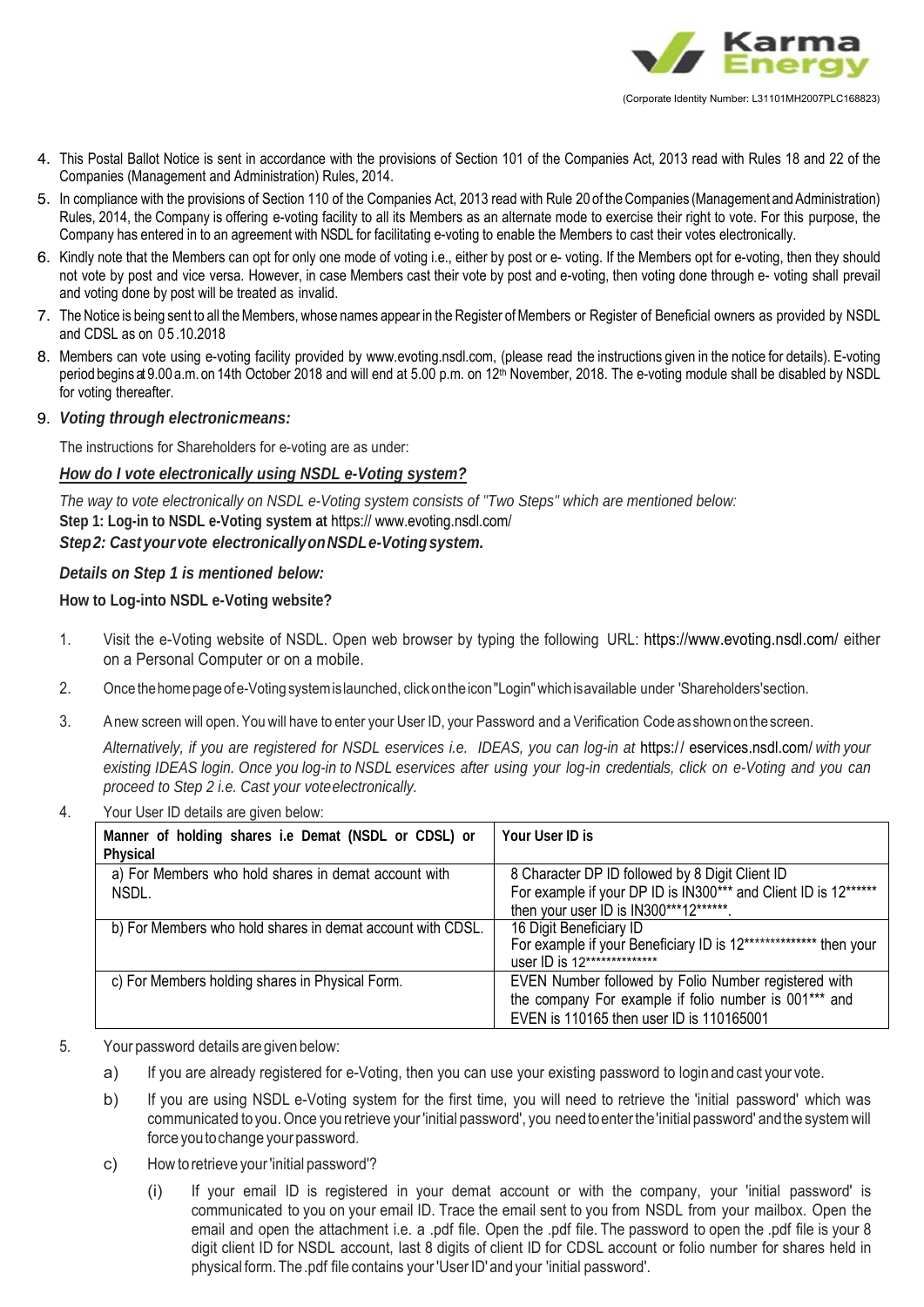

(Corporate Identity Number: L31101MH2007PLC168823)

- (ii) If your email ID is not registered, your 'initial password' is communicated to you on your postal address.
- 6. If you are unable to retrieve or have not received the" Initial password" or have forgotten your password:
- a) Click on **"Forgot User Details / Password?"** (lf you are holding shares in your demat account with NSDL or CDSL) option available on www.evoting.nsdl.com.
- b) **Physical User Reset Password?"** (If you are holding shares in physical mode) option available on www.evoting.nsdl.com.
- 7. If you are still unable to get the password by aforesaid two options, you can send a request at evoting@nsdl.co.in mentioning your demat account number / folio number, your PAN, your name and your registered address.
- 8. After entering your password, tick on Agree to "Terms and Conditions" by selecting on the check box.
- 9. Now, you will have to click on "Login" button.
- 10. After you click on the "Login" button, Home page of e-Voting will open.

## *Details on Step 2 is given below:*

### **How to cast your vote electronically on NSDL e-Voting system?**

- 1. After successful login at Step 1, you will be able to see the Home page of e-Voting. Click on e-Voting. Then click on Active Voting Cycles.
- 2. After click on Active Voting Cycles, you will be able to see all the companies "EVEN" in which you are holding shares and whose voting cycle is in active status.
- 3. Select "EVEN" of company for which you wish to cast your vote.
- 4. Now you are ready for e-Voting as the Voting page opens.
- 5. Cast your vote by selecting appropriate options i.e. assent or dissent, verify / modify the number of shares for which you wish to cast your vote and click on "Submit" and also "Confirm" when prompted.
- 6. Upon confirmation, the message "Vote cast successfully" will be displayed.
- 7. You can also take the printout of the votes cast by you by clicking on the print option on the confirmation page.
- 8. Once you confirm your vote on the resolution, you will not be allowed to modify your vote.

## *General Guidelines for shareholders*

- 1 Institutional shareholders (i.e. other than individuals, HUF, NRI etc.) are required to send scanned copy (PDF/JPG Format) of the relevant Board Resolution / Authority letter etc. with attested specimen signature of the duly authorized signatory(ies) who are authorized to vote, to the Scrutinizer by e-mail to mferraocs@gmail.com with a copy marked to evoting@nsdl.co.in.
- 2. It is strongly recommended not to share your password with any other person and take utmost care to keep your password confidential. Login to the e-voting website will be disabled upon five unsuccessful attempts to key in the correct password. In such an event, you will need to go through the "Forgot User Details/Password?" or "Physical User Reset Password?" option available on www.evoting.nsdI.com to reset the password.
- 3. In case of any queries, you may refer the Frequently Asked Questions (FAQs) for Shareholders and e-voting user manual for Shareholders available at the download section of www.evoting.nsdl.com or call on toll free no.: 1800-222-990 or send a request at evoting@nsdl.co.in

Place: Mumbai

 Date: 06.10.2018 By order of the Board For **KARMA ENERGY LIMITED**

> T V Subramanian CFO & Company Secretary -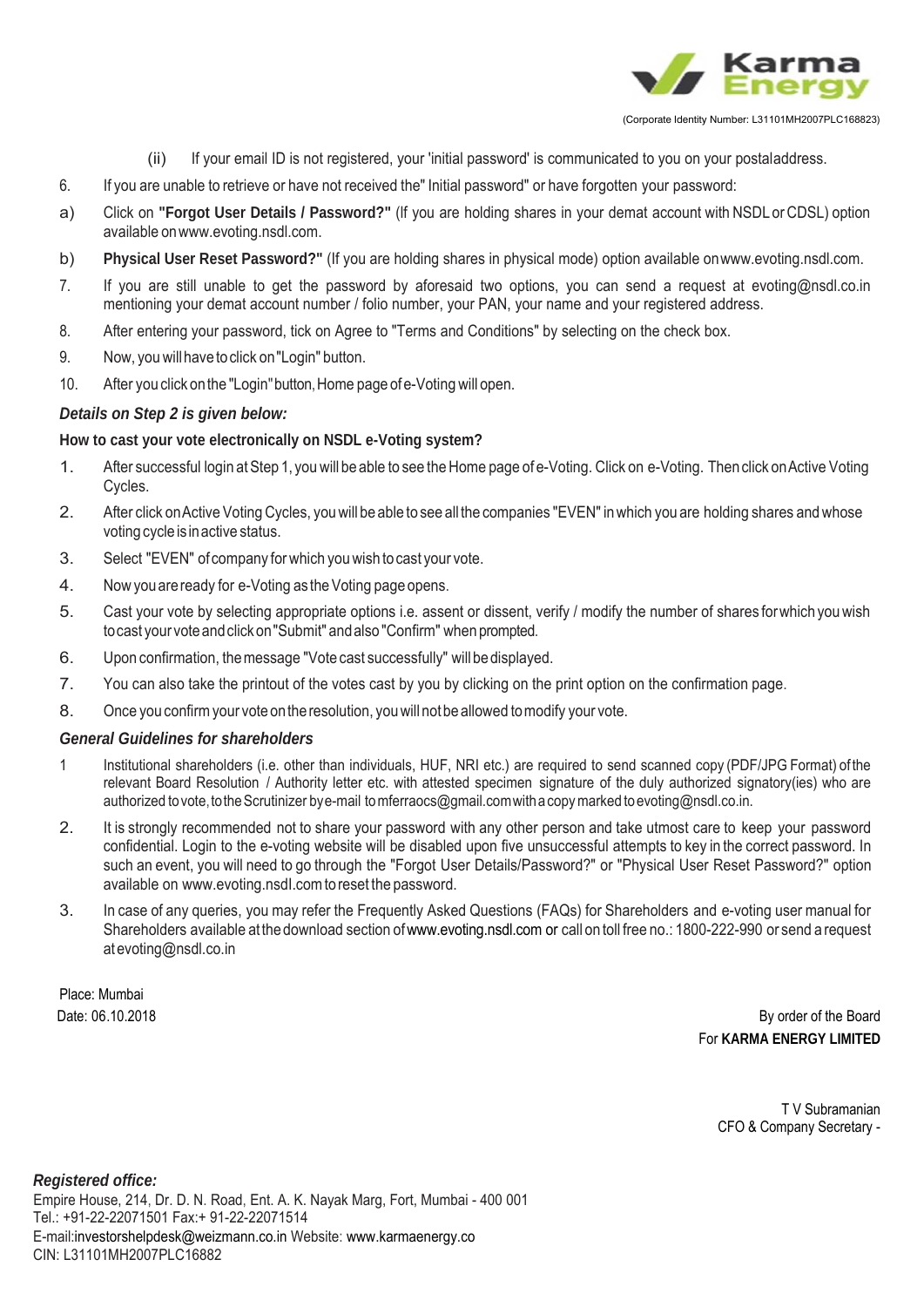

Empire House, 214, Dr. D. N. Road, Ent. A. K. Nayak Marg, Fort, Mumbai – 400 001 Tel Nos. 22071501 (6 Lines), Fax : 22071514, Email : investorshelpdesk@weizmann.co.in

# **ANNEXURE TO THE NOTICE EXPLANATORY STATEMENT PURSUANT TO SECTION 102 OF THE COMPANIES ACT, 2013**

#### **Item No.1**

Pursuant to Section 188 of the Companies Act, 2013 ('the Act') read with the Companies (Meetings of Board and its Powers) Rules, 2014 ('Rules'), the Company is required to obtain consent of the Board of Directors and prior approval of the members by way of ordinary resolution, in case certain transactions with related parties exceeds such sum as is specified in the Rules. The aforesaid provisions are not applicable in respect of transactions which are in the ordinary course of business and on arm's length basis.

However, pursuant to Regulation 23 of the SEBI (Listing Obligations and Disclosure Requirements) Regulations, 2015 ('Listing Regulations'), approval of the members through ordinary resolution is required for all Material Related Party Transactions, even if they are entered into in the ordinary course of business and on arm's length basis. For this purpose, a transaction is considered material, if the transaction/transactions to be entered into individually or taken together with previous transactions during a financial year exceed 10% of the annual consolidated turnover of the Company, as per the last audited financial statements of the Company.

The transactions proposed to be made is with Weizmann Forex Limited which is a Related Party of the Company as per Section 2(76) of the Companies Act, 2013. All the Related Party Transactions entered into by the Company are at arm's length basis and in the ordinary course of business and approval of the Audit Committee and Board is obtained, wherever required. However, since the estimated transaction value of the proposed transaction would exceed 10% of the Annual Consolidated Turnover of the Company as per the last audited financial statements of the Company, approval of the members is sought..

The particulars required to be provided under Clause 3 of the Explanation to Rule 15 Sub-Rule 3 of the Companies (Meetings of Board and its Power) Rules, 2014 are given below:

| SI <sub>No.</sub> | Name of the Related<br>Party | Nature of Relationship                                                           | Amount in Rs.        | Nature of Transactions                                                                                                                 |
|-------------------|------------------------------|----------------------------------------------------------------------------------|----------------------|----------------------------------------------------------------------------------------------------------------------------------------|
|                   | Weizmann Forex Ltd           | Common Directors holding more<br>than 2 % of the paid-up equity<br>share capital | Upto Rs. 852.00 Lakh | Purchase of 6 Nos of Wind Mills situated in<br>Beed District, Maharashtra along with related<br>land, other accessories and components |

The above contracts/ arrangements/ transactions are approved by the Audit Committee and the Board of the Company.

Moreover, in view of the compliance with statutory requirements as per Section 188 of The Companies Act, 2013 and Regulation 23 of the SEBI (Listing Obligations and Disclosure Requirements) Regulations, 2015, approval of the members for entering into Material Related Party Transactions is being sought by way of Ordinary Resolution via Postal Ballot and/or remote e-voting.

The proposal outlined above is in the interest of the Company and the Board recommends the resolution set out in Item No.1 to the accompanying Notice as an ordinary resolution.

Shri Dharmendra G. Siraj and Shri Chetan D. Mehra are deemed to be concerned or interested due to their Directorship and holding more than 2 % in the said Company. Other than the above None of Director, key managerial personnel (KMP) and their relatives, are concerned or interested in the said resolution except to the extent of their Directorship and shareholding in Company.

Place: Mumbai

Date: 06.10.2018 By order of the Board For **KARMA ENERGY LIMITED** 

> T V Subramanian CFO & Company Secretary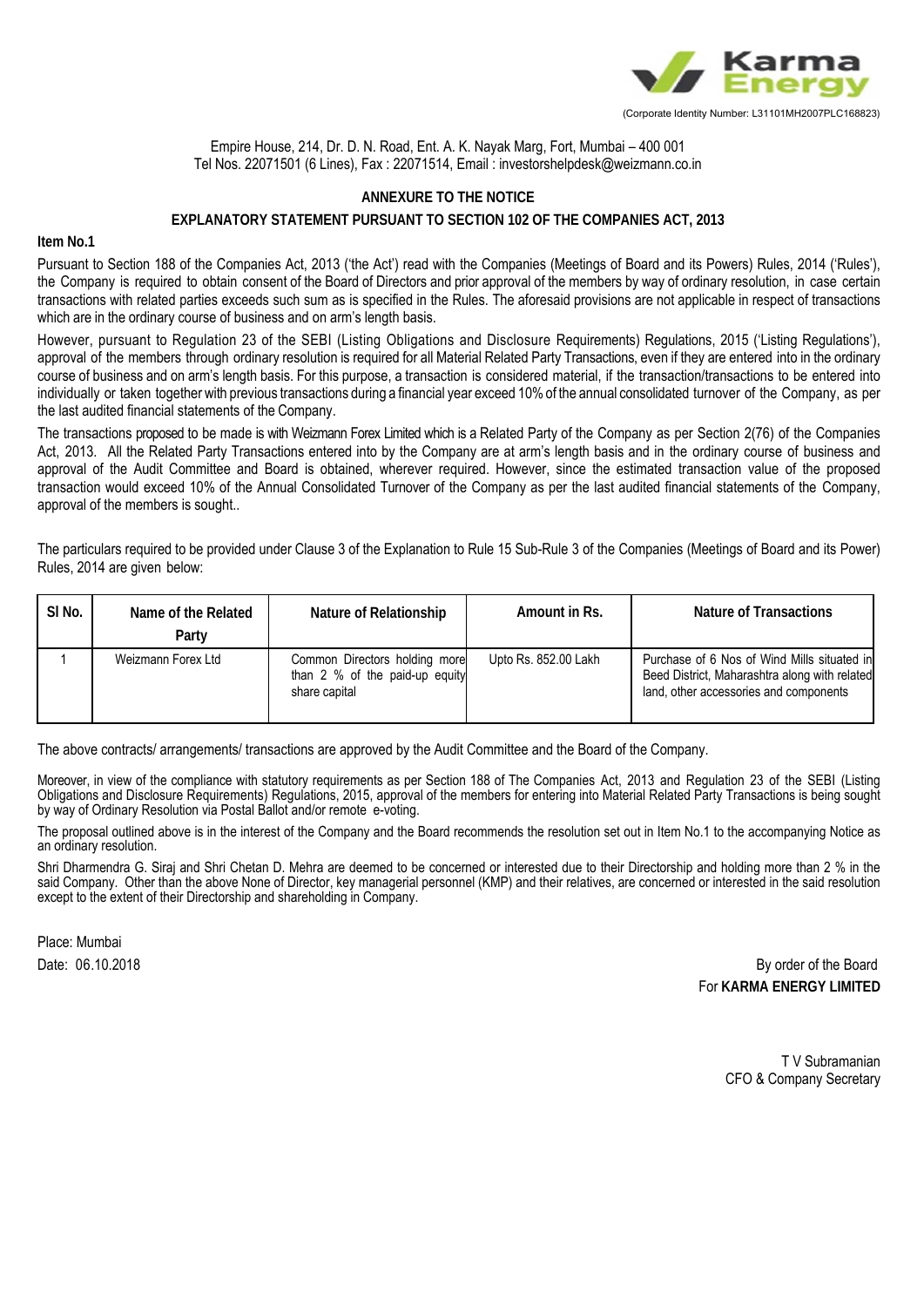

#### **KARMA ENERGY LIMITED**

Regd. Office : Empire House, 214, Dr. D. N. Road, Ent. A.K. Nayak Marg, Fort, Mumbai – 1 Tel : 022-22071501-06, Fax : 022-22071514, Email : investorshelpdesk@weizmann.co.in, Website:www.karmaenergy.co

#### **POSTAL BALLOT FORM**

 **Sl. No**.

- 1. Name(s) & Registered Address of : (the sole / first named shareholder
- 2. Name(s) of the Joint holder(s),  $\cdot$  : if any
- 3. Registered Folio No. : DP ID No. / Client Id No. \* [Applicable to investors holding shares in dematerialized form]
- 4. Number of share(s) held :
- 5. I/We hereby exercise my / our vote in respect of the Resolutions to be passed through Postal Ballot for the business as stated in the Notice of the Company by sending my/our assent or dissent to the said Resolutions by placing the tick  $(\sqrt{})$  mark in the appropriate boxes below:

| Item<br>No.                | <b>Particulars of Resolution</b>    | No. of Shares for<br>which votes cast | I/We assent to the<br><b>Resolution (FOR)</b> | I/We dissent to the<br>Resolution<br>(AGAINST) |  |
|----------------------------|-------------------------------------|---------------------------------------|-----------------------------------------------|------------------------------------------------|--|
| <b>Ordinary Resolution</b> |                                     |                                       |                                               |                                                |  |
| (1)                        | To approve and ratify Related Party |                                       |                                               |                                                |  |
|                            | Transactions under section 188 of   |                                       |                                               |                                                |  |
|                            | the Companies Act 2013              |                                       |                                               |                                                |  |

Place :

Date :

\_\_\_\_\_\_\_\_\_\_\_\_\_\_\_\_\_\_\_\_\_\_\_\_ Signature of the Shareholder

#### **ELECTRONIC VOTING PARTICULARS**

| <b>EVEN</b><br>(E-Voting Event Number) | USER ID | Password |
|----------------------------------------|---------|----------|
| 110165                                 |         |          |

- 1. Each Equity share of the company carries one vote
- 2. Voting period commences on and from **October 14, 2018 from 9.00 a.m. and ends on November 12, 2018 at 5.00 p.m.**
- 3. Last Date for receipt of Postal Ballot form by Scrutinizer is **November 12, 2018 upto 5.00 p.m.**
- NB : Please read the instructions printed overleaf carefully before completing this form.